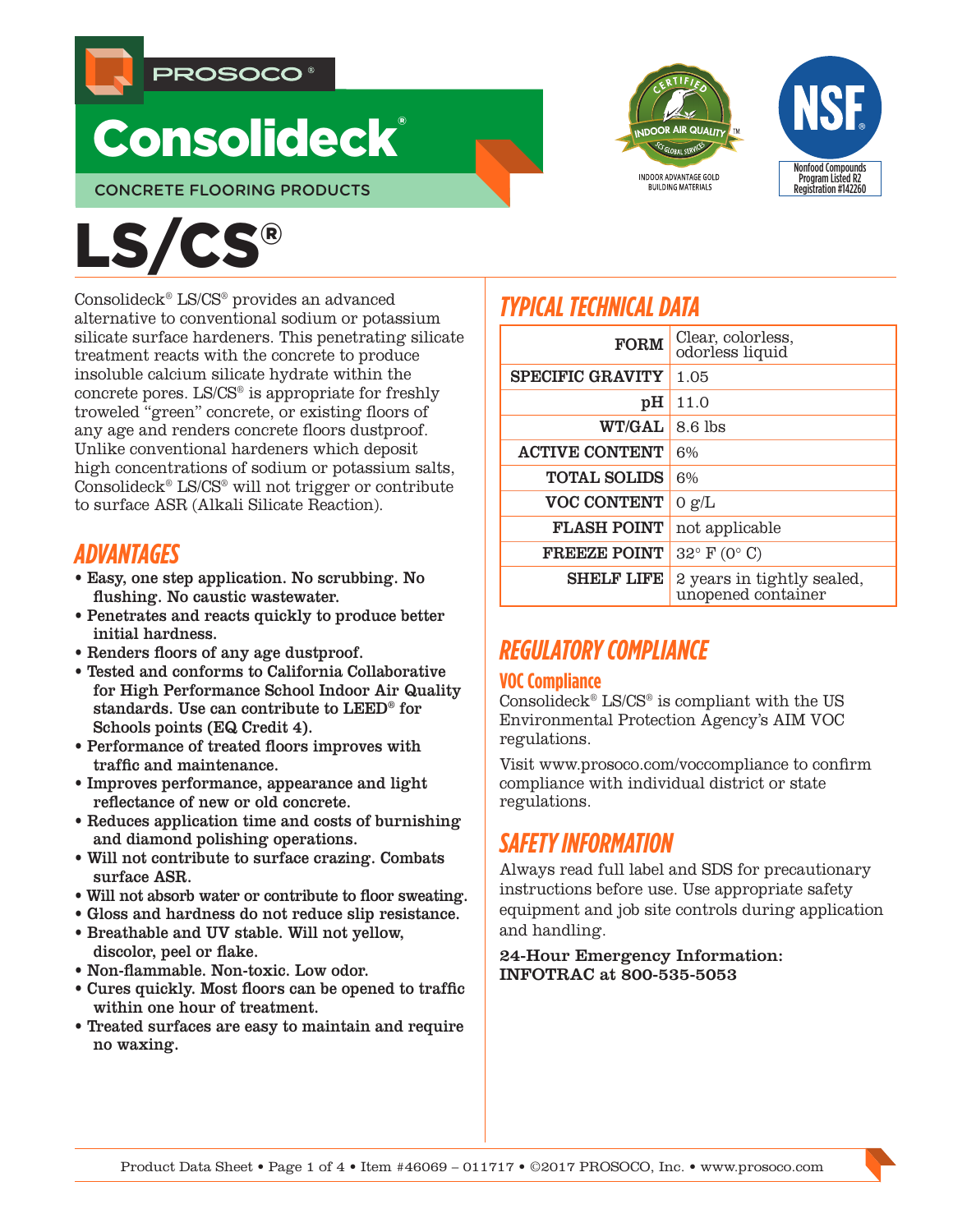## **Product Data Sheet Consolideck® LS/CS®**

## *PREPARATION*

Protect people, vehicles, property, plants and all surfaces not designated to receive LS/CS® from the product, splash and wind drift. Use polyethylene or other proven protective material.

New Concrete: LS/CS<sup>®</sup> may be applied to freshly placed concrete after final finishing and installation of the control joints. Remove soft cut saw debris before application.

**Existing Concrete:** Though LS/CS<sup>®</sup> may be applied to existing, cured concrete of any age, Consolideck® LS® may be a better choice. Contact PROSOCO at 800-255-4255 for recommendations.

Surfaces must be clean and structurally sound. Remove all foreign materials including bond breakers, curing agents, surface grease and oil, and construction debris using the appropriate Consolideck® or PROSOCO surface prep cleaner.

Do not apply to surfaces which are frozen, dirty or have standing water. Surfaces must be clean, dry and absorbent. Test surface absorbency with a light water spray; surfaces designated for treatment should wet uniformly. If the surface does not wet uniformly, use the appropriate Consolideck<sup>®</sup> or PROSOCO surface preparation cleaner or mechanical process to remove remaining surface contaminants.

Follow the appropriate cleaner with thorough water rinsing. If a d-limonene based cleaner/stripper is used, clean treated surfaces with PROSOCO Cleaner/Degreaser and rinse thoroughly.

Acid-stained concrete must be thoroughly neutralized and rinsed prior to application.

Application may begin as soon as prepared surfaces are dry and free of ponded water.

## **Surface and Air Temperatures**

Temperatures for application should be 40–100°F  $(4-38\textdegree C)$ .

## **Equipment**

Apply with low pressure sprayer or microfiber pad. Fit sprayers with a 0.5 gpm (gallon per minute) spray tip.

## **Storage and Handling**

Store in a cool, dry place. Always seal container after dispensing. Do not alter or mix with other chemicals. Published shelf life assumes upright storage of factory-sealed containers in a dry place. Maintain temperatures of 40–100°F (4–38°C). If

product freezes, allow to thaw and mix well. Do not double stack pallets. Dispose of in accordance with local, state and federal regulations.

## *APPLICATION*

Read "Preparation" and the Safety Data Sheet before use.

ALWAYS TEST a small area of each surface to confirm suitability, coverage rate and desired results before beginning overall application. Test with the same equipment, recommended surface preparation and application procedures planned for general application. Let surface dry thoroughly before inspection.

Pre-testing will confirm suitability of surface preparation and application procedures proposed for general application, and will also determine the average coverage rates to be maintained over the entire project.

## **Dilution & Mixing**

Do not dilute or alter. Use as supplied.

## **Typical Coverage Rates**

Variations in concrete quality, porosity, job site conditions, temperature and relative humidity will affect coverage rates and drying times. Calculate the target coverage rate by testing a representative section of the prepared surface using the published application instructions.

## Estimated Coverage Rates

The following coverage rates are offered for estimating only. See below for instructions on calculating project-specific target coverage rates.

Freshly Placed, Uncured, Steel Troweled Concrete • 300–800 sq.ft.(28–74 sq.m.) per US gal

Steel Troweled; Ground/Honed; and Polished Concrete • 300–700 sq.ft. (28–56 sq.m.) per US gal

Calculating Project-Specific Target Coverage Rate

- 1. Prepare the test section in accordance with "Preparation" information above. Surfaces must be clean, dry and absorbent. Surfaces should wet uniformly.
- 2. Add 1-gallon of LS/CS® to a clean, pumpup sprayer. Apply according to Application Instructions steps #1–3 for the appropriate floor type. Repeat as necessary to determine correct rate of application.
- 3. Measure the test area to establish the target coverage rate per gallon.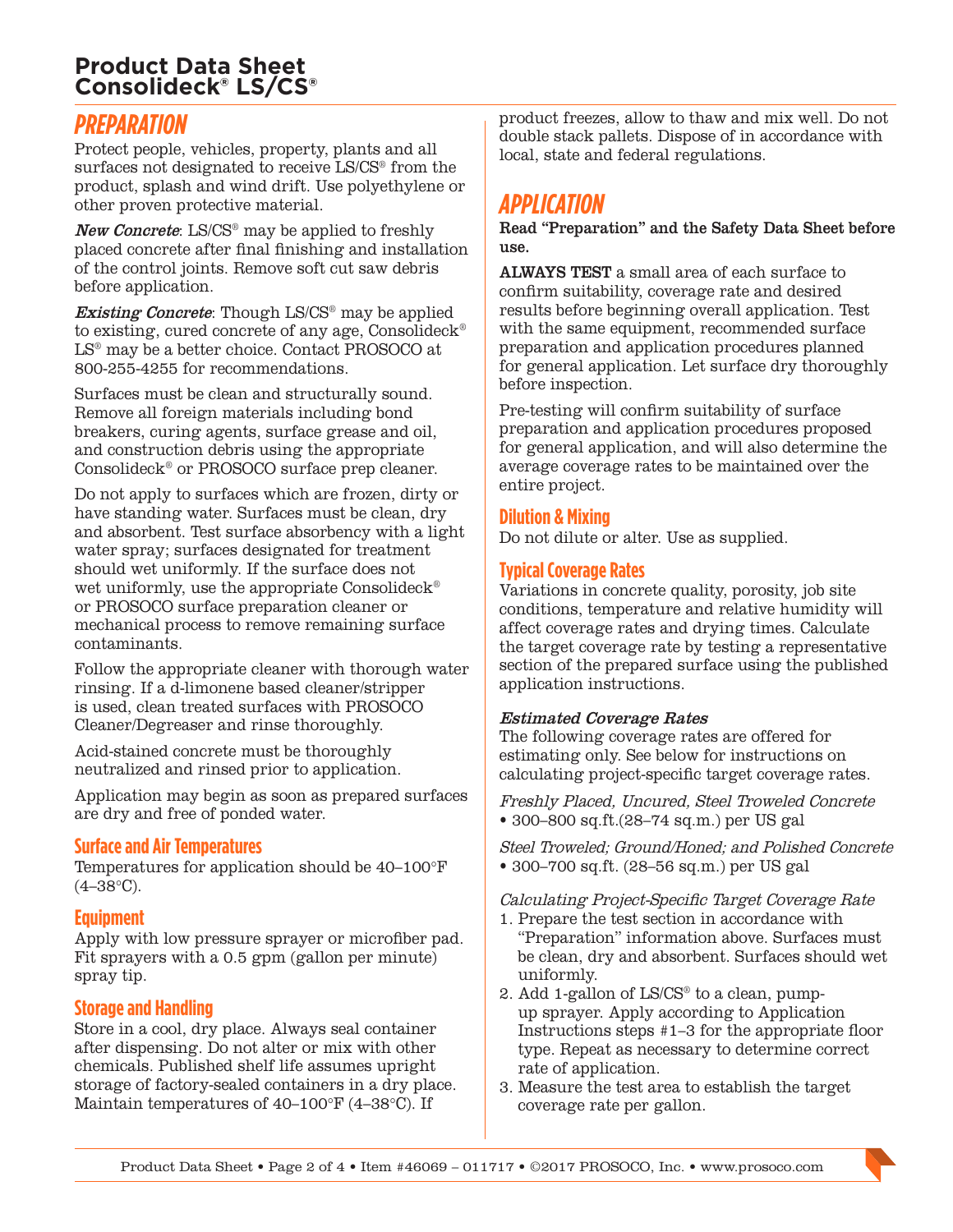## **Product Data Sheet Consolideck® LS/CS®**

## **Application Instructions**

NOTE: Allowing excess material to puddle on the floor will extend dry times and create white residues which must be removed immediately. Call 800-255-4255 for removal instructions.

#### Freshly Placed, Uncured Steel-Troweled Concrete

- 1. After final finishing, soft cut control joints. Clean concrete of any dirt, residue or debris.
- 2. Using a low pressure sprayer, apply a single coat sufficient to wet the surface without producing puddles. Use a clean microfiber pad to spread product evenly and ensure uniform wetting. Avoid spreading once drying begins. Scrubbing is not necessary. If surfaces dry immediately, apply more product. Surface should remain wet for 5–10 minutes. Adjust rate of application to eliminate puddles.
- 3. Allow treated surfaces to dry.
- 4. Immediately apply the specified curing compound or initiate the specified curing procedure.
- 5. When curing is complete, use an automatic floor scrubber equipped with cleaning pads or brushes appropriate for removal of accumulated construction soiling and surface residues. Avoid pads or brushes which may damage the finished floor. This will further enhance the sheen produced by LS/CS®.

#### Cured, Steel Troweled Concrete

1. Surface must be clean, dry and absorbent, and must wet uniformly. Test surface absorbency with a light water spray. To slow dry times in hot, dry weather conditions, lightly pre-wet the concrete with fresh water and allow any standing water to evaporate.

- 2. Using a low pressure sprayer, apply a single coat sufficient to wet the surface without producing puddles. Use a clean microfiber pad to spread product evenly and ensure uniform wetting. Avoid spreading once drying begins. Scrubbing is not necessary. If surfaces dry immediately, apply more product. Surface should remain wet for 5–10 minutes. Adjust rate of application to eliminate puddles.
- 3. Allow treated surfaces to dry.
- 4. Remove dried powder residue using stiff broom, power sweeper or floor scrubbing machine.
- 5. For immediate, enhanced shine, buff or burnish the dry concrete surface in both directions using an orbital floor machine or burnisher equipped with an appropriate polishing pad. This is a dry buffing operation.

#### Cured, Ground/Honed Concrete

- 1. Sand, level or grind the concrete surface with a floor sander, orbital floor machine or diamond grinder, as needed, to achieve desired exposure. Remove all dust and debris with a floor scrubbing machine and fresh water. Allow wet surfaces to dry. Surfaces must be clean and dry.
- 2. Using a low pressure sprayer, apply a single coat sufficient to wet the surface without producing puddles. Use a clean microfiber pad to spread product evenly and ensure uniform wetting. Avoid spreading once drying begins. Scrubbing is not necessary. If surfaces dry immediately, apply more product. Surface should remain wet for 5–10 minutes. Adjust rate of application to eliminate puddles.
- 3. Allow treated surfaces to dry.

# *BEST PRACTICES*

Surfaces to be treated must be clean, dry and absorbent. Test surface absorbency with a light water spray. If surfaces designated for treatment do not wet uniformly, use the appropriate Consolideck® or PROSOCO surface prep cleaner or mechanical process to remove remaining surface contaminants.

If the desired surface finish requires mechanical removal of the top layer of cement paste, best results are achieved by sanding or grinding the cured concrete surface to achieve a 50–200 grit finish before applying LS/CS®. The increased surface density which LS/CS® provides will make further sanding, grinding or diamond polishing proceed faster.

Spray applicators equipped with 0.5 gpm (gallon per minute) fan spray tip have proven effective for application of this product.

Consolideck® LS/CS® is suitable for use with wet or dry grinding and polishing procedures. Wastewater generated by wet grinding or polishing procedures should be collected and disposed of properly.

Use Consolideck® DailyKlean as part of a comprehensive maintenance program that includes deep cleaning with Consolideck® LSKlean.

For concrete floors regularly maintained with auto scrubbers, see Consolideck® DailyKlean ULTRA 15 or DailyKlean ULTRA 30 for easy dilution. The same ease of dilution is available for deep cleaning with Consolideck® LSKlean ULTRA 15 and LSKlean ULTRA 30.

Never go it alone. If you have problems or questions, contact your local PROSOCO distributor or field representative. Or call PROSOCO technical Customer Care, toll-free, at 800-255-4255.